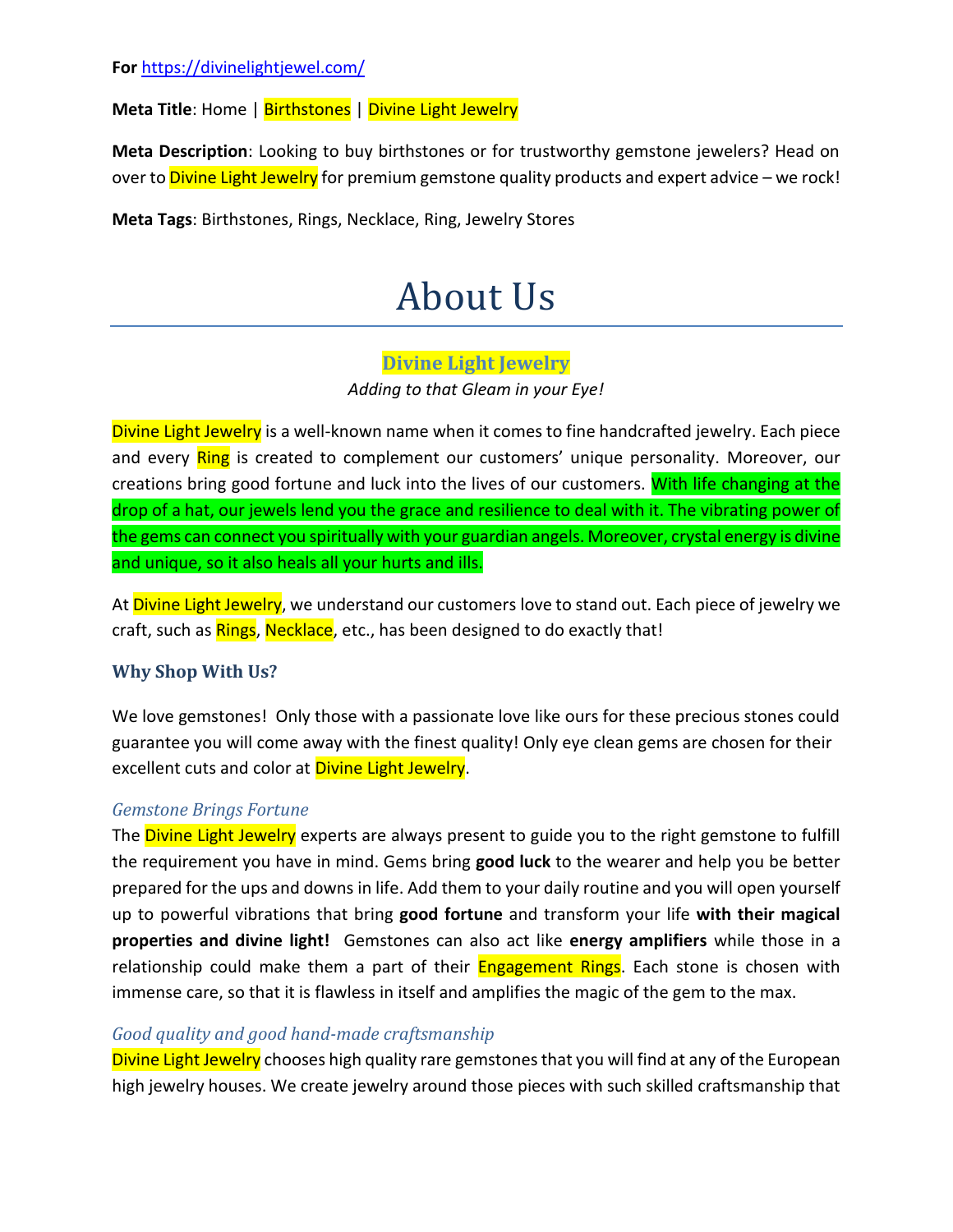#### **For** https://divinelightjewel.com/

**Meta Title:** Contact Us | Jewelry Stores | Divine Light Jewelry

Meta Description: Looking to get the most out of your **Birthstones** every day? Get in touch with Divine Light Jewelry right away!

**Meta Tags**: Birthstones, Necklace, Jewelry Stores, Jewelry, Wedding Rings

you will appreciate its every nuance. Divine Light Jewelry is a firm believer in sustainability. That is why all our gemstones come to us via ethical sources. We don't believe in hurting the earth just to earn a profit. Our clients know we would not offer them mass produced pieces of jewelry, as well. We have created a legacy for ourselves with our consistency, quality, and original approach. We provide jewelry with the same potential!

#### *Unique and Personal Design*

When you place an order with us, we immediately begin looking for the finest quality gemstone and then personally hand-pick them from the trade source to curate it just for you. We believe in creating jewelry that reflects your uniqueness.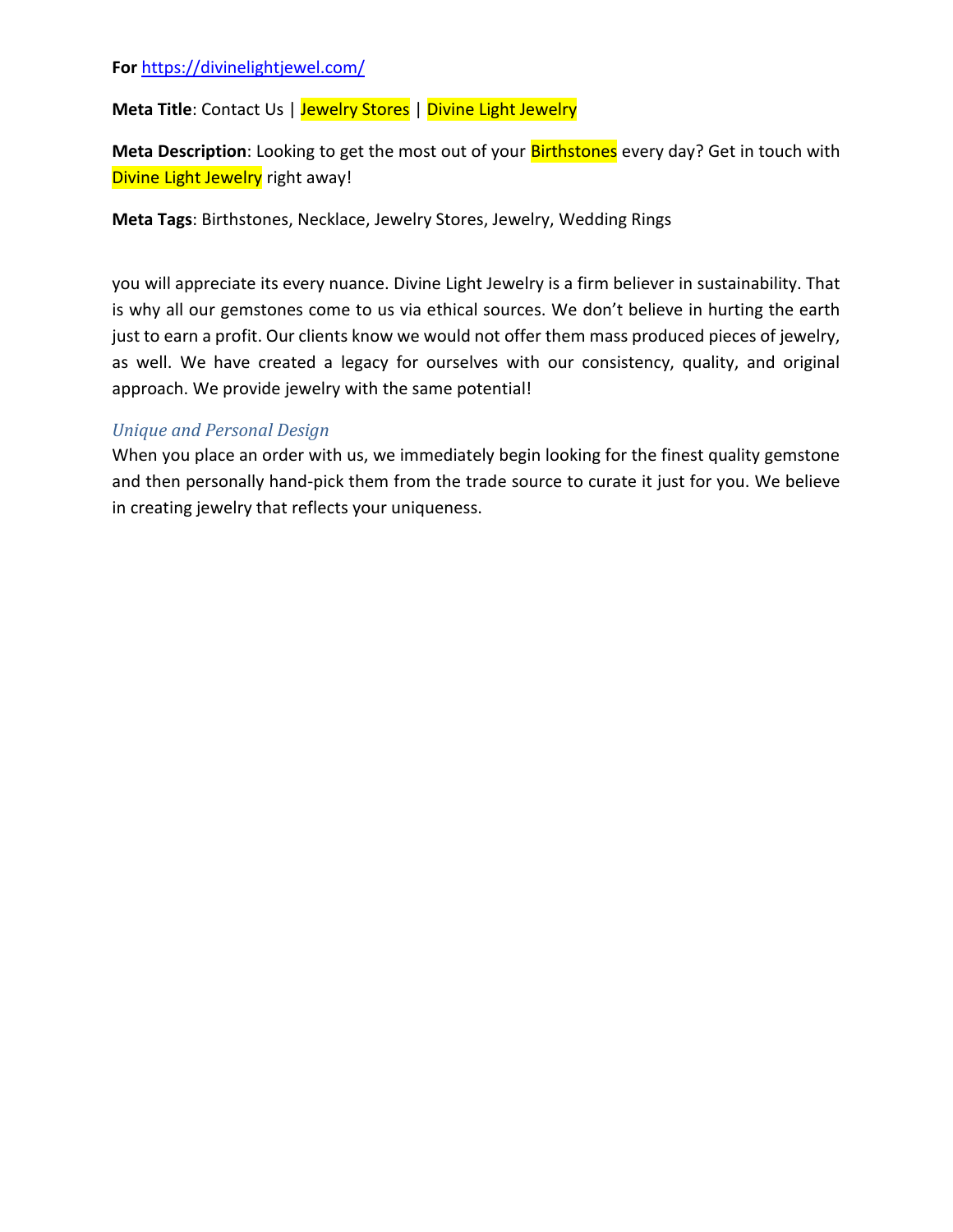**Meta Title:** Contact Us | Jewelry Stores | Divine Light Jewelry

**Meta Description**: Looking to get the most out of your Birthstones every day? Get in touch with Divine Light Jewelry right away!

**Meta Tags**: Birthstones, Necklace, Jewelry Stores, Jewelry, Wedding Rings

## Contact Us

## **Divine Light Jewelry**

*We Love it when you Show Off Our Jewelry!*

Don't you just hate it when you have a gem emergency, and there is no help in sight? Whether it is a **Necklace** or **Wedding Rings** that you need instant gratification for, help is always available. Just fill out this brief form, and we'll touch base within a day or two!

## **Not satisfied by just dropping an email? Want to talk Jewelry with one of our experts live? Then visit the Divine Light Jewelry store located at Insert Company Address Here!**

## **Customer Testimonials**

*The Best at What they Do!* (Slide 1)

I was browsing when I happened by **Divine Light Jewelry**. So glad that I did. These guys had a huge range of gem-set jewelry and I bought something for all my friends!

*They Know Their Business!* (Slide 2)

I have always thought the gemstone business was nonsense. But that was until I came across **Divine Light Jewelry**. They have experts on the subject who will guide you to the gem you need in your life. I finally got that promotion I had been after!

*Results that you can see for yourself!* (Slide 3)

Divine Light Jewelry has never once let me down. Whenever I am shopping for gifts, I check them out. The exquisite designs and the amazing quality of their products wins me – and the receiver of that gift – every time!

**Not looking for Wedding Rings? Divine Light Jewelry isn't anything like the Jewelry Stores you are used to shopping at. Call Insert Number and be surprised!**